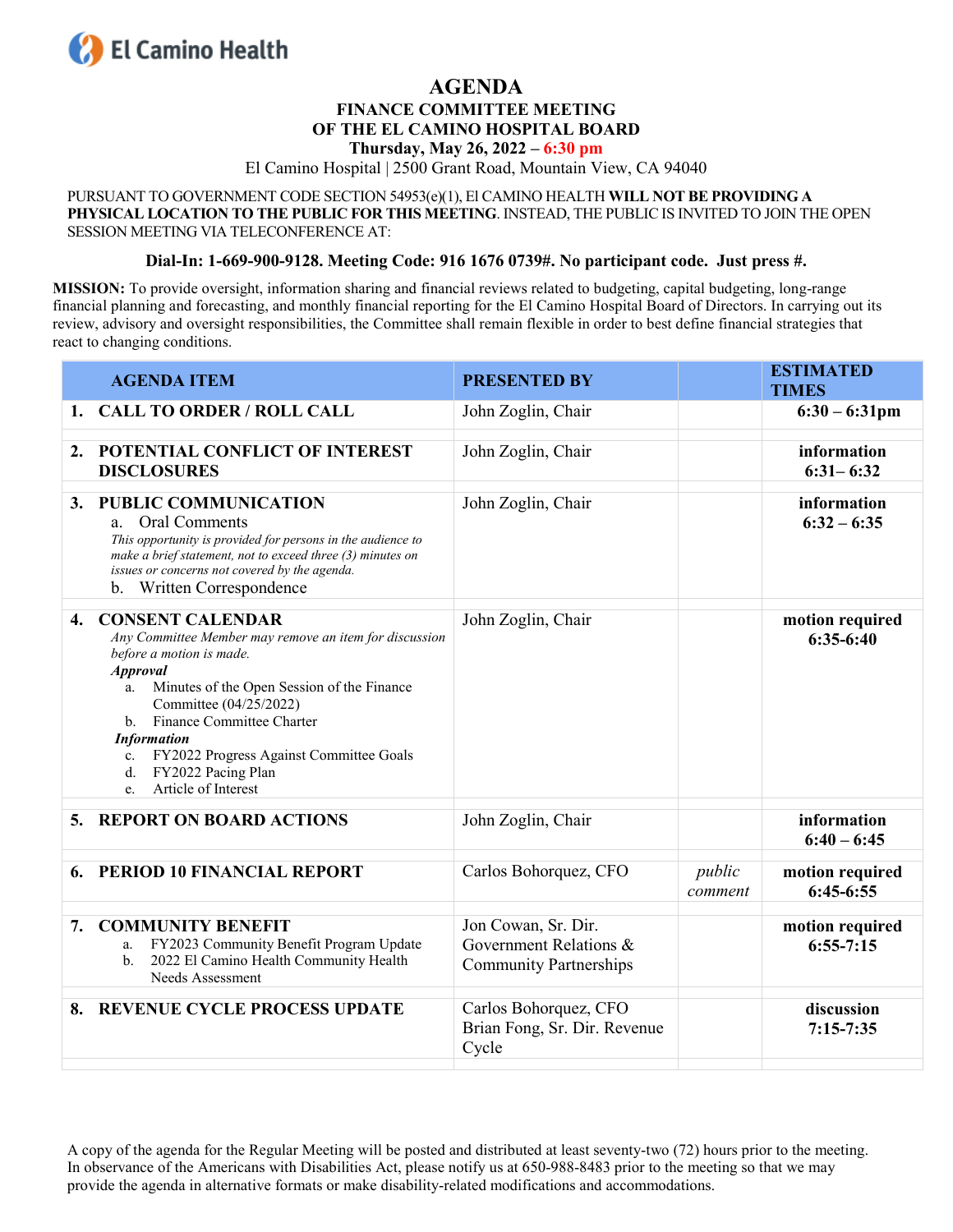### Agenda: Finance Committee May 26, 2022 | Page 2

| $10.49 \, \text{L}$ $0.66 \, \text{L}$ $0.60 \, \text{L}$                                                                                                                                                                                                                                                                                                                                                                                                                                                                                                                                                                                                                                                                                                                                                  |                                                                                             |                   |                                  |  |  |  |
|------------------------------------------------------------------------------------------------------------------------------------------------------------------------------------------------------------------------------------------------------------------------------------------------------------------------------------------------------------------------------------------------------------------------------------------------------------------------------------------------------------------------------------------------------------------------------------------------------------------------------------------------------------------------------------------------------------------------------------------------------------------------------------------------------------|---------------------------------------------------------------------------------------------|-------------------|----------------------------------|--|--|--|
| <b>AGENDA ITEM</b>                                                                                                                                                                                                                                                                                                                                                                                                                                                                                                                                                                                                                                                                                                                                                                                         | <b>PRESENTED BY</b>                                                                         |                   | <b>ESTIMATED</b><br><b>TIMES</b> |  |  |  |
| 9. FY2023 COMMITTEE PLANNING<br>Proposed FY2023 Committee Goals<br>a.<br>Proposed FY2023 Pacing Plan<br>b.<br>Proposed FY2023 Committee Meeting Dates<br>c.                                                                                                                                                                                                                                                                                                                                                                                                                                                                                                                                                                                                                                                | John Zoglin, Chair                                                                          |                   | motion required<br>$7:35 - 7:45$ |  |  |  |
| 10. ADJOURN TO CLOSED SESSION                                                                                                                                                                                                                                                                                                                                                                                                                                                                                                                                                                                                                                                                                                                                                                              | John Zoglin, Chair                                                                          | public<br>comment | motion required<br>$7:45 - 7:46$ |  |  |  |
| <b>11. POTENTIAL CONFLICT OF INTEREST</b><br><b>DISCLOSURES</b>                                                                                                                                                                                                                                                                                                                                                                                                                                                                                                                                                                                                                                                                                                                                            | John Zoglin, Chair                                                                          |                   | information<br>$7:46-7:47$       |  |  |  |
| <b>12. CONSENT CALENDAR</b><br>Any Committee Member may remove an item for<br>discussion before a motion is made.<br><b>Approval</b><br>Gov't Code Section 54957.2:<br>Minutes of the Closed Session of the Finance<br>a.<br>Committee (04/25/2022)<br><b>Information</b><br>Health and Safety Code Section 32106(b):<br>Physician Contracts<br>b. MV General Surgery Call Panel Renewal<br>Enterprise Pathology Medical Director Renewal<br>c.<br>d. Enterprise Cancer Program Medical Director<br>Renewal<br>MV Cath Lab Medical Director Renewal<br>e.<br>f.<br>MV Respiratory Care Services Medical Director<br>Renewal<br>MV Cardiac Rehab Medical Director Renewal<br>g.<br>MV Prenatal Diagnostic Center (PDC) Expansion<br>h.<br>Agreement<br>i.<br>Enterprise Vascular Surgery Call Panel Renewal | John Zoglin, Chair                                                                          |                   | motion required<br>$7:47-7:48$   |  |  |  |
| <b>13.</b> Health and Safety Code Section $32106(b)$ – for a<br>report and discussion involving healthcare facility<br>trade secrets:<br><b>SERVICE LINE REPORT: PATHWAYS</b>                                                                                                                                                                                                                                                                                                                                                                                                                                                                                                                                                                                                                              | Carlos Bohorquez, CFO                                                                       |                   | information<br>$7:48-8:13$       |  |  |  |
| <b>14.</b> Health and Safety Code Section $32106(b)$ – for a<br>report and discussion involving healthcare facility<br>trade secrets:<br><b>SERVICE LINE REPORT: CARDIOLOGY</b>                                                                                                                                                                                                                                                                                                                                                                                                                                                                                                                                                                                                                            | Omar Chughtai, VP of<br>Operations<br>Josh Schreckengost, Sir. Dir.<br><b>Service Lines</b> |                   | information<br>8:13-8:38         |  |  |  |
| 15. Gov't Code Sections 54957 for report and<br>discussion on personnel matters - Senior<br>Management:<br><b>Executive Session</b>                                                                                                                                                                                                                                                                                                                                                                                                                                                                                                                                                                                                                                                                        | John Zoglin, Chair                                                                          |                   | discussion<br>8:38-8:43          |  |  |  |
| <b>16. ADJOURN TO OPEN SESSION</b>                                                                                                                                                                                                                                                                                                                                                                                                                                                                                                                                                                                                                                                                                                                                                                         | John Zoglin, Chair                                                                          |                   | motion required<br>8:43-8:44     |  |  |  |
| 17. RECONVENE OPEN SESSION /<br><b>REPORT OUT</b>                                                                                                                                                                                                                                                                                                                                                                                                                                                                                                                                                                                                                                                                                                                                                          | John Zoglin, Chair                                                                          |                   | information<br>$8:44-8:45$       |  |  |  |
| To report any required disclosures regarding<br>permissible actions taken during Closed Session.                                                                                                                                                                                                                                                                                                                                                                                                                                                                                                                                                                                                                                                                                                           |                                                                                             |                   |                                  |  |  |  |